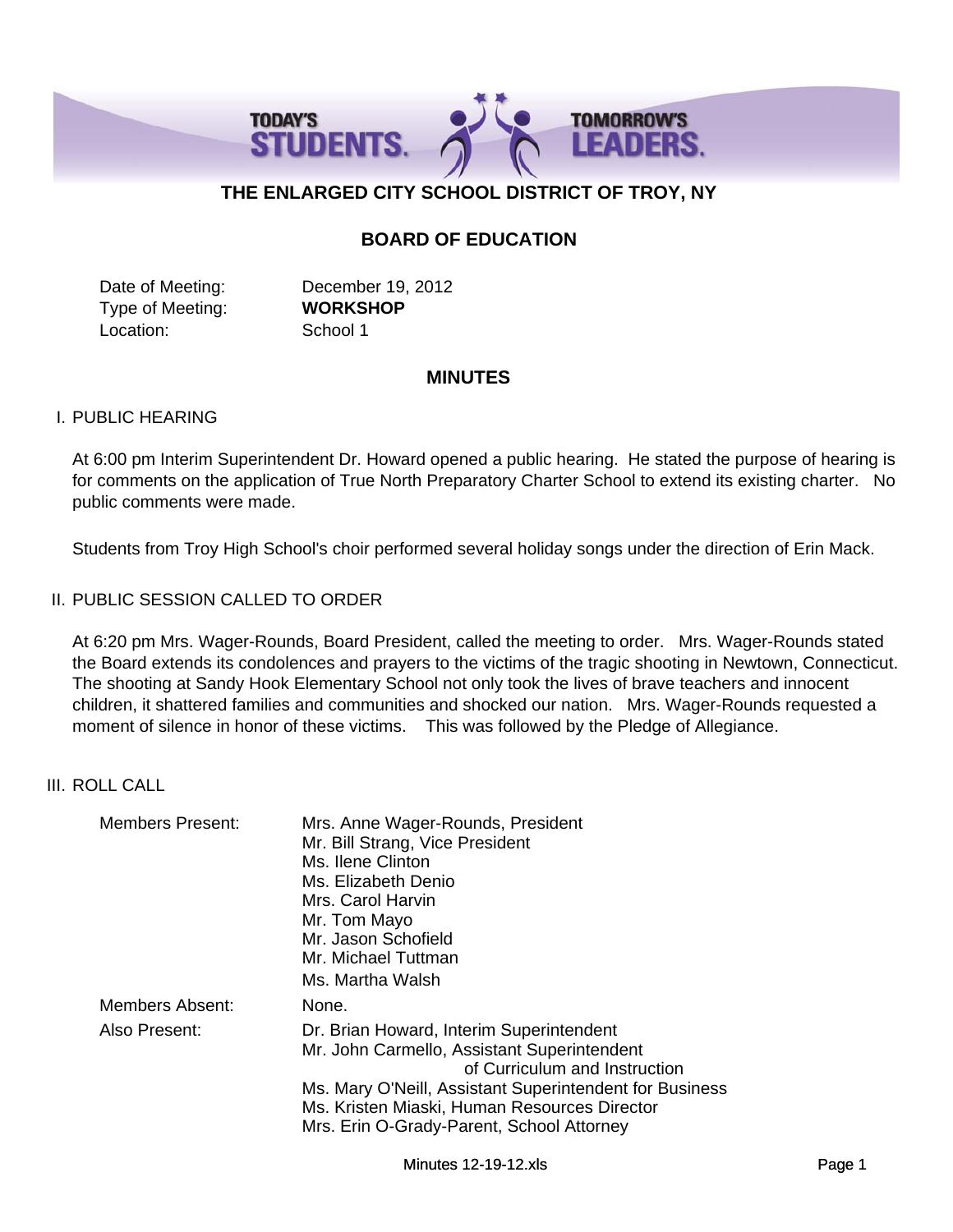# IV. PUBLIC INPUT ON AGENDA AND NON-AGENDA ITEMS

No comments were made.

# *ACTION ITEMS*

### IV. SUPERINTENDENT'S RECOMMENDATIONS (Reviewed by J. Carmello)

#### A. Staff Matters - Unclassified

BE IT RESOLVED, that the Board of Education of the Enlarged City School District of Troy, NY, hereby accepts the recommendation of the Superintendent to approve the following unclassified personnel actions:

# **Mrs. Wager-Rounds made a motion for Consent Agenda for Items 1-3.**

| Second:         | <b>Mr. Strang</b> |
|-----------------|-------------------|
| <b>Carried:</b> | $9-0$             |

### 1. Unclassified Employee - Probationary Appointments

|                              | <b>NAME</b>            | <b>TENURE</b> | $\frac{9}{6}$  | <b>ASSIGN</b> | <b>PROB APPT</b> | <b>PROB APPT</b> | <u>CERT</u>        | <b>SALARY</b> |
|------------------------------|------------------------|---------------|----------------|---------------|------------------|------------------|--------------------|---------------|
|                              |                        | AREA          | <b>SERVICE</b> |               | START DATE       | END DATE         | <b>STATUS</b>      | RATE          |
|                              | a. Heather             | General       | 100%           | THS           | 2/1/13           | 1/31/15          | Special Education, | \$46,250      |
| Special Education<br>Scarano |                        |               |                | (RECALL)      |                  | Permanent        | $(S-3, Col E)$     |               |
|                              | (Retire L. Marschilok) |               |                |               |                  |                  |                    |               |

## *2. Unclassified Employee - Temporary Appointments*

| <u>NAME</u>         | TENURE AREA  | <u>%</u>       | ASSIGN   | <b>EFFECTIVE</b>     | CERT          | SALARY              |
|---------------------|--------------|----------------|----------|----------------------|---------------|---------------------|
|                     |              | <b>SERVICE</b> |          | DATES                | <i>STATUS</i> | <u>RATE</u>         |
| a. Thomas Dansereau | School       | 100%           | School 1 | $12/1/12 -$          | School Psych, | \$44,500 (prorated) |
| (Resign B. Wattie)  | Psychologist |                |          | until further notice | Provisional   | $(S-1, Col E)$      |

#### 3. Unclassified Employee - 2012-13 Substitutes

| <b>NAME</b>            | <b>CERTIFIED</b> | UNCERTIFIED        | <b>TEACHING ASST</b>                           | <b>HOME TUTOR</b>        |
|------------------------|------------------|--------------------|------------------------------------------------|--------------------------|
|                        |                  |                    | Uncertified<br>Certified                       | Certified<br>Uncertified |
|                        | (\$100.00 / day) | $($ \$90.00 / day) | \$12.00 / hour)                                | (\$31.00 / hour)         |
| Shannon Behan          |                  |                    | (amend appointment BOE Agenda 12/5/12, page 4) |                          |
| Kathleen Balint        |                  |                    |                                                |                          |
| Thomas Dansereau       |                  |                    |                                                |                          |
| <b>Brad Hpufl</b>      |                  |                    |                                                |                          |
| <b>Heather Scarano</b> |                  |                    |                                                |                          |
| <b>Charles Walker</b>  |                  |                    |                                                |                          |

#### V. SUPERINTENDENT'S RECOMMENDATIONS - FINANCE (Reviewed by M. O'Neill)

# **Mrs. Wager-Rounds made a motion to approve Item 1.**

**Second: Mr. Strang Carried: 9-0**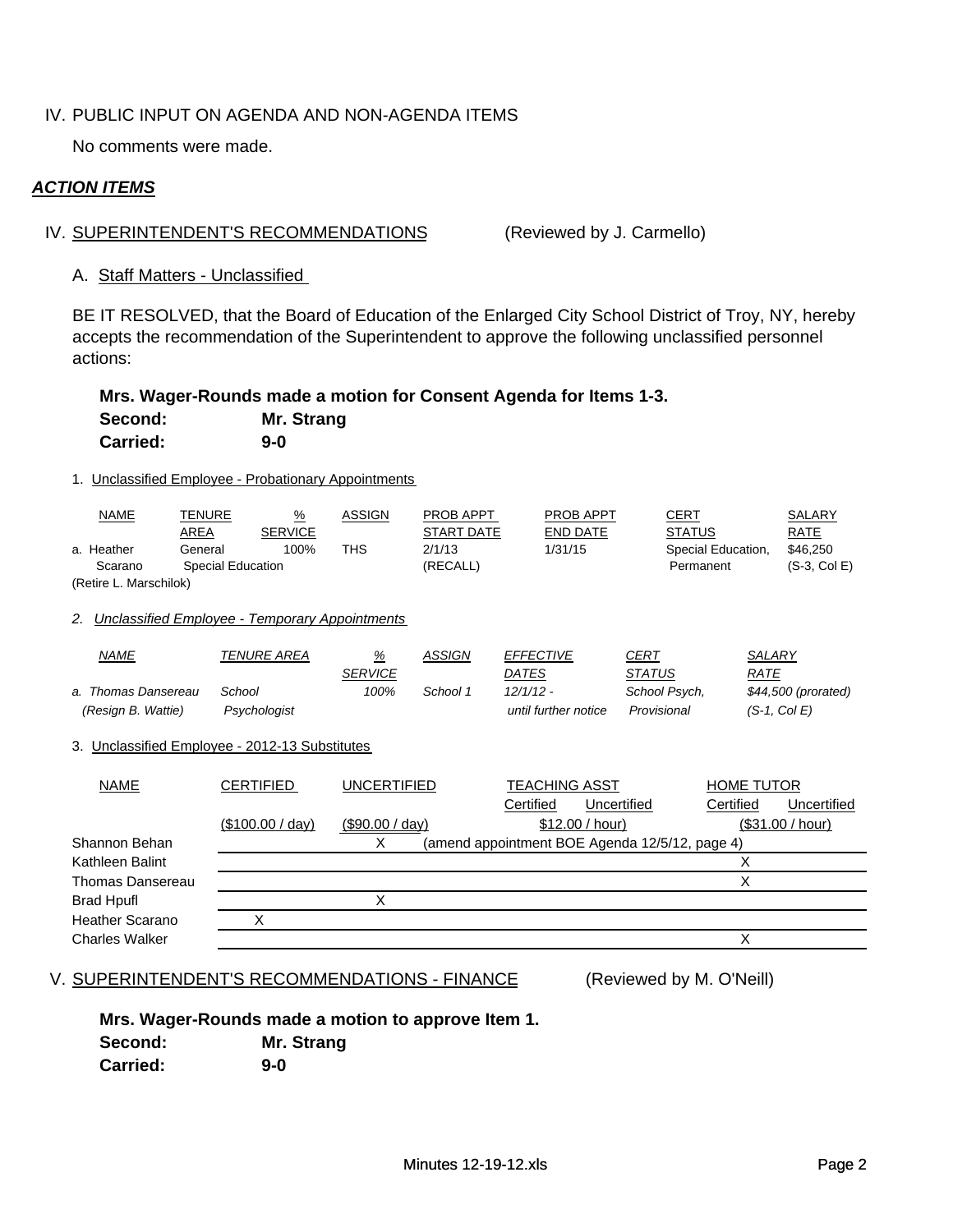1. Contract Extension -Trinity Alliance of the Capital Region, Inc. (BOE 3-7-12) (Addendum I)

BE IT RESOLVED, that the Board of Education of the Enlarged City School District of Troy, hereby accepts the recommendation of the Superintendent to approve an 3-month extension with Trinity Alliance of Capital Region Inc. for residency verification services in the amount of \$4,800 to be paid from general funds.

## VI. BOARD RESOLUTION

Mrs. Wager-Rounds introduced the members of Citizens Advisory Committee. She thanked them for returning to the committee to serve again.

**Mrs. Wager-Rounds made a motion to approve Item 1. Second: Mr. Strang Carried: 9-0**

1. Citizens Advisory Committee

BE IT RESOLVED, that the Board of Education, in accordance with Policy 1210, hereby appoints the following citizens to assist with the development of 2013-14 budget and serve in an advisory capacity without pay.

| Mary Ellen Adams     | Ken Hughes       |
|----------------------|------------------|
| <b>Richard Ellis</b> | Tom Meyer        |
| David Heyward        | Jeannie Steigler |

# *NON-ACTION ITEMS*

#### VII. BUSINESS FINANCE REPORT

Treasurer's Report - Ms. O'Neill stated the reports have been sent to the Board in advance. She asked if there were any questions. There were no questions.

# VIII. 2013-14 BUDGET DEVELOPMENT

2013-14 Budget Report - Mr. Carmello gave a power point presentation and discussed the status of the District budget and projections for next year. He stated it has been a difficult four years as we balance a sound educational program with state and national fiscal challenges. A projection of costs include increases in retirement and employee insurance rates. Charter schools will continue to represent a significant cost to the District. There will be additional expenses with APPR regulations, upgrades to our technology infrastructure and the re-opening of the Middle School.

Mr. Carmello stated that revenues and expenses must balance but some expenses increase beyond our control. The District will learn the Governor's budget in mid-January and we will have a better idea of state aid proposals at that time. Troy is 60/40 (state aid/property taxes) and can be hurt more than other districts. Principals and department heads have been asked for their list of priorities but there has been so much already cut in the past. We will have to make tough choices but we need to keep our new mission statement in the forefront as we go through the budget process.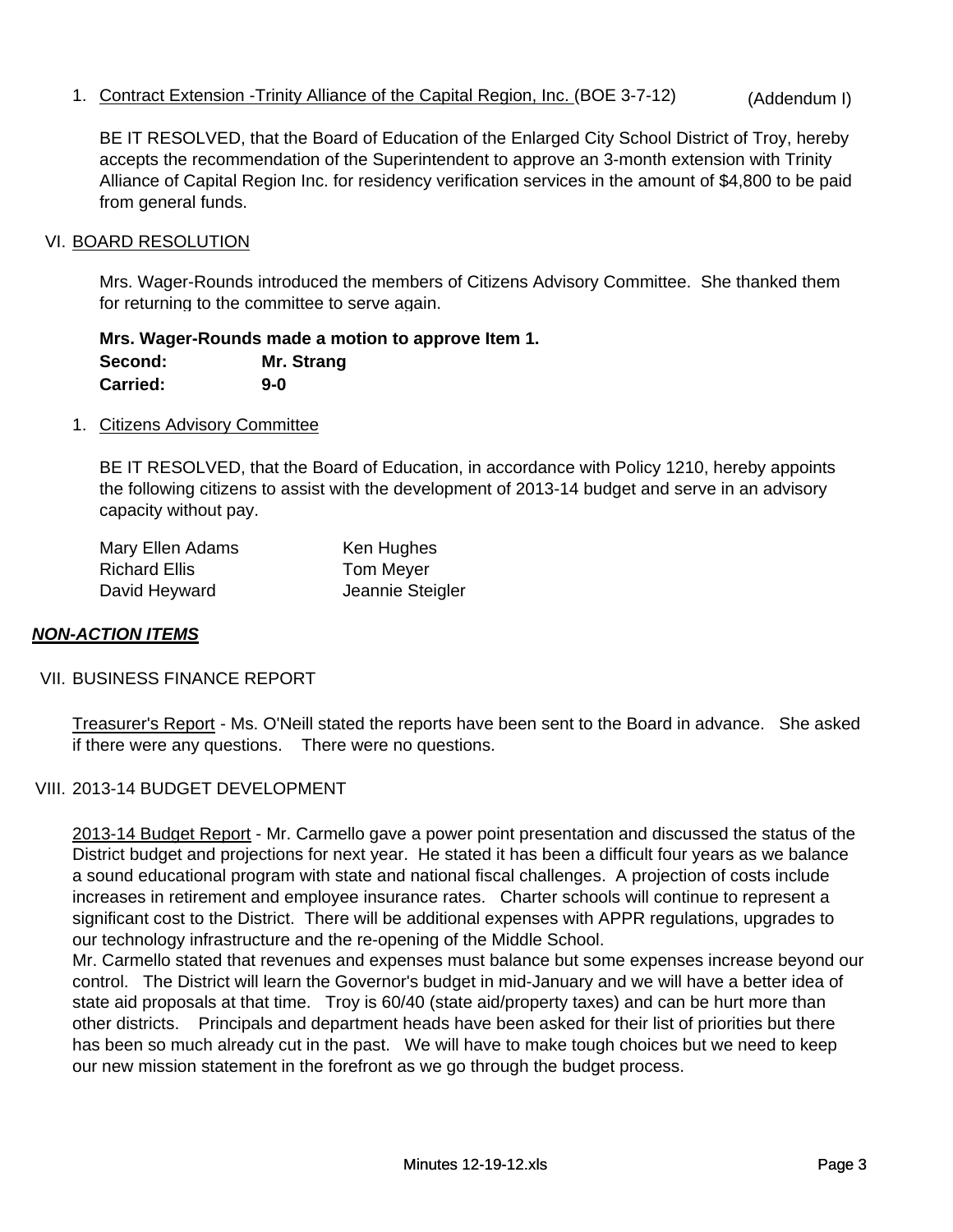Building Use Committee Update - Dr. Howard reported that the Committee met on December 13th and concerns from the audience were addressed. At January 2nd BOE meeting, he will present the Committee's recommendation to the BOE and vote on January 16th. He anticipates allot of questions and there will be considerations that require further research but cannot act on them until March 2013.

Discussion: Mrs. Harvin asked if Troy teachers are evaluated in time to receive grants. Mr. Carmello replied yes we met the deadline.

Mrs. Harvin asked if there is an increase in charter school enrollment since last year. Mr. Carmello replied yes. Mrs. Harvin stated that charter schools take money from our district.

Dr. Howard stated that Troy offers our students a premium education. Budget cuts do not effect the charter schools. We need the public to know that we out-perform the charter schools.

Mrs. Harvin asked if our student to teacher ratio is sufficient. Mr. Carmello replied that large class sizes were addressed and new classes were opened. Troy has maintained our programs (such as music and honors) despite budget cuts.

Mr. Ellis asked for an explanation of Trinity Alliance contract. Dr. Howard stated they verify residency of students enrollment in charter schools. Charter schools automatically receive money.

Mrs. Rounds asked if the "fiscal cliff" will effect our Title I funding. Mr. Carmello stated we are concerned our federal funding might decrease.

# NYSSBA Creative Ways to Save Money NYSSBA Creative Ways to Save

Vice President Bill Strang emailed BOE members with several suggestions for saving money based on recent NYSSBA convention. Commissioner King has stated that state aid is not forthcoming. Mr. Strang requested a projection for 4-5 years.

Mr. Strang suggested creative ways to save money through distance learning classes. Mr Heiner said that THS updates can make this possible and we can share salaries of instructors with other districts. Mr. Tuttman would like to see our CEIP (Career Exploration Internship Program) grow.

Mr. Strang said the investment in early childhood development is 9 to 1 according to Dr. King. We should focus on APPR in our UPK programs. Mr. Carmello replied Juli Currey includes this in professional development for UPK staff. Unfortunately, we do not get more grant money if we expand the UPK classes.

Mr. Strang suggested adding to the Adult Education program to generate revenue. Mr. Carmello said this program is self-sustaining but it is possible to expand it to raise revenue. He will discuss this with Mr. Bye.

Dr. Howard stated there will be an education advocacy effort among 47 area school districts regarding the educational fiscal crisis held on January 31st at Columbia High School. He encouraged Board members and the public to attend.

# IX. REVIEW POLICIES

School Involvement in Political Activities 1310 - Mr. Strang did not receive any additional comments from BOE to change language. He added one sentence which stated candidates "are not restricted from collection of signatures for nominating petitions on school grounds, however, signature collection shall not occur in any school buildings while school is in session".